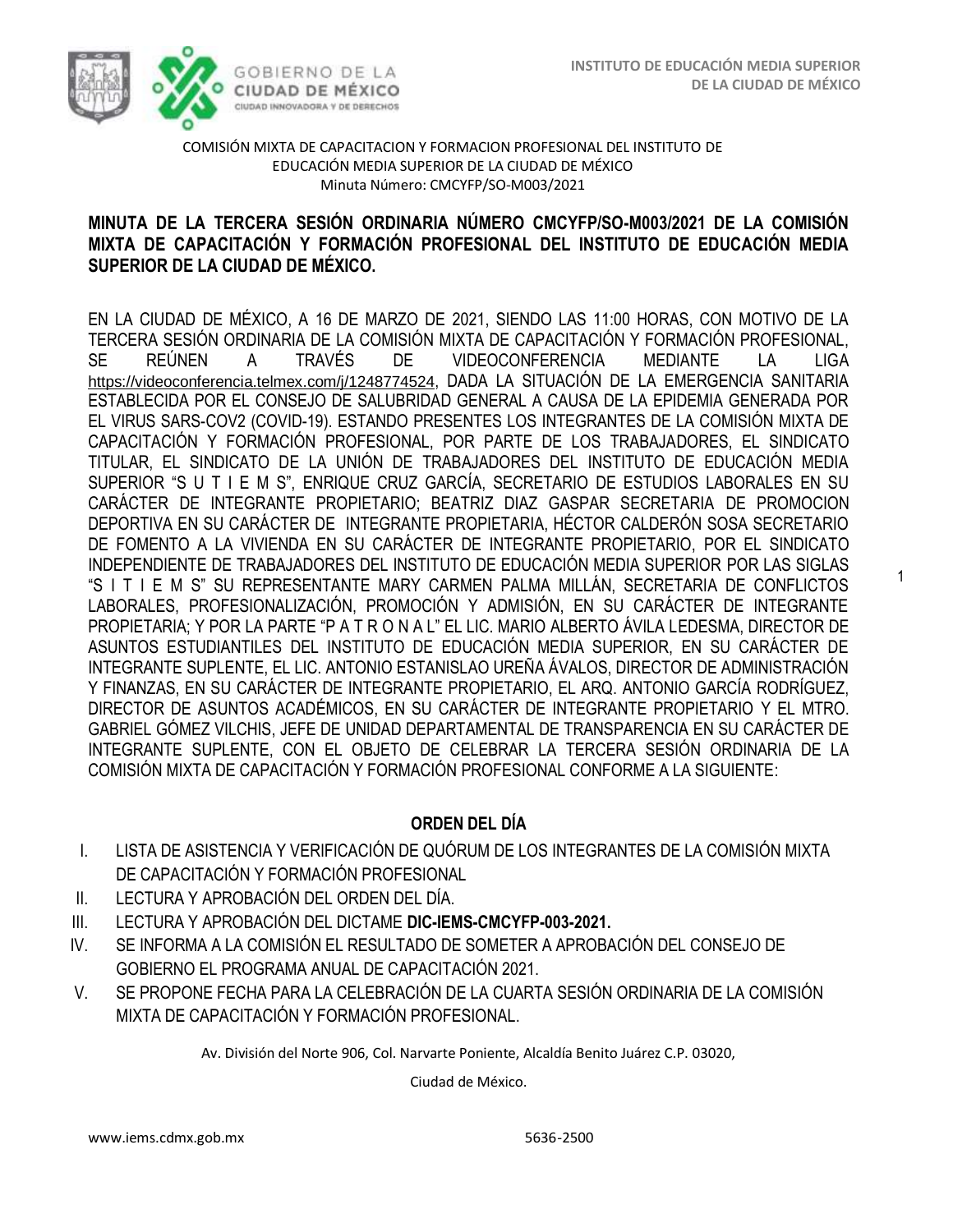

### COMISIÓN MIXTA DE CAPACITACION Y FORMACION PROFESIONAL DEL INSTITUTO DE EDUCACIÓN MEDIA SUPERIOR DE LA CIUDAD DE MÉXICO Minuta Número: CMCYFP/SO-M003/2021

# **M I N U T A**

**PRIMERO. -** DE ACUERDO CON LA LISTA DE ASISTENCIA DE LOS INTEGRANTES DE LA COMISIÓN, EXISTE QUÓRUM LEGAL VÁLIDO PARA LLEVAR A CABO TERCERA SESIÓN ORDINARIA DE LA COMISIÓN MIXTA DE CAPACITACIÓN Y FORMACIÓN PROFESIONAL.

**SEGUNDO. -** PREVIA LECTURA SE APRUEBA EL ORDEN DEL DÍA PROPUESTO POR LOS INTEGRANTES.

**TERCERO. -** LOS INTEGRANTES DE LA COMISIÓN MIXTA DE CAPACITACIÓN Y FORMACIÓN PROFESIONAL APRUEBAN EN TODAS Y CADA UNA DE SUS PARTES EL DICTAMEN **DIC-IEMS-CMCYFP-003-2021** PARA TODOS LOS EFECTOS ADMINISTRATIVOS CORRESPONDIENTES.

**CUARTO. -** SE INFORMA QUE EL PROGRAMA DE CAPACITACIÓN EN SU PRIMERA SESIÓN ORDINARIA CELEBRADA EL 10 DE MARZO DEL 2021 A LAS DIEZ HORAS FUE AUTORIZA MEDIANTE EL ACUERDO CG/IEMSCDMX/1aSO/01/2021 POR EL CONSEJO DE GOBIERNO.SE ANEXA PROGRAMA EN FORMATO PDF.

**CUARTO. -** SE ACUERDA FECHA PARA LA CELEBRACIÓN DE LA CUARTA SESIÓN ORDINARIA DE LA COMISIÓN MIXTA DE CAPACITACIÓN Y FORMACIÓN PROFESIONAL EL 24 DE MARZO DE 2021, A LAS 11:00 HRS. SE ENVIARÁ MEDIANTE CORREO ELECTRÓNICO LA LIGA DE LA VIDEOCONFERENCIA A LOS INTEGRANTES, PREVIO A LA SESIÓN RESPECTIVA.

**QUINTO. -** LOS ACUERDOS TOMADOS EN LA PRESENTE SESIÓN, SON VÁLIDOS Y SURTIRÁN SUS EFECTOS LEGALES Y JURÍDICOS EN TÉRMINOS DE LO DISPUESTO POR EL NUMERAL TERCERO. PÁRRAFO SÉPTIMO Y OCTAVO DEL "ACUERDO POR EL QUE SE AUTORIZA EL USO DE MEDIOS REMOTOS TECNOLÓGICOS DE COMUNICACIÓN COMO MEDIOS OFICIALES PARA CONTINUAR CON LAS SESIONES DE LOS ÓRGANOS COLEGIADOS EN LA DEPENDENCIA, ÓRGANOS DESCONCENTRADOS, ENTIDADES DE LA ADMINISTRACIÓN PÚBLICA Y ALCALDÍAS DE LA CIUDAD DE MÉXICO, CON MOTIVO DE LA EMERGENCIA SANITARIA POR CAUSAS DE FUERZA MAYOR DEL CONSEJO DE SALUD DE LA CIUDAD DE MÉXICO", PUBLICADO EN LA GACETA OFICIAL DE LA CIUDAD DE MÉXICO EL 06 DE ABRIL DE 2020.

**SEXTO. -** AGOTADOS EN SU TOTALIDAD LOS ASUNTOS DEL ORDEN DEL DÍA, LOS INTEGRANTES DE LA COMISIÓN EXPRESARON SU CONSENTIMIENTO SIN MEDIAR ALGÚN VICIO DE LA VOLUNTAD, RESPECTO DE LA MINUTA EMITIDA. LA QUE SURTIRÁ EFECTOS LEGALES A PARTIR DE SU PUBLICACIÓN EN LA PÁGINA OFICIAL DEL INSTITUTO DE CONFORMIDAD CON EL NUMERAL SÉPTIMO DE LA PRESENTE

Av. División del Norte 906, Col. Narvarte Poniente, Alcaldía Benito Juárez C.P. 03020,

Ciudad de México.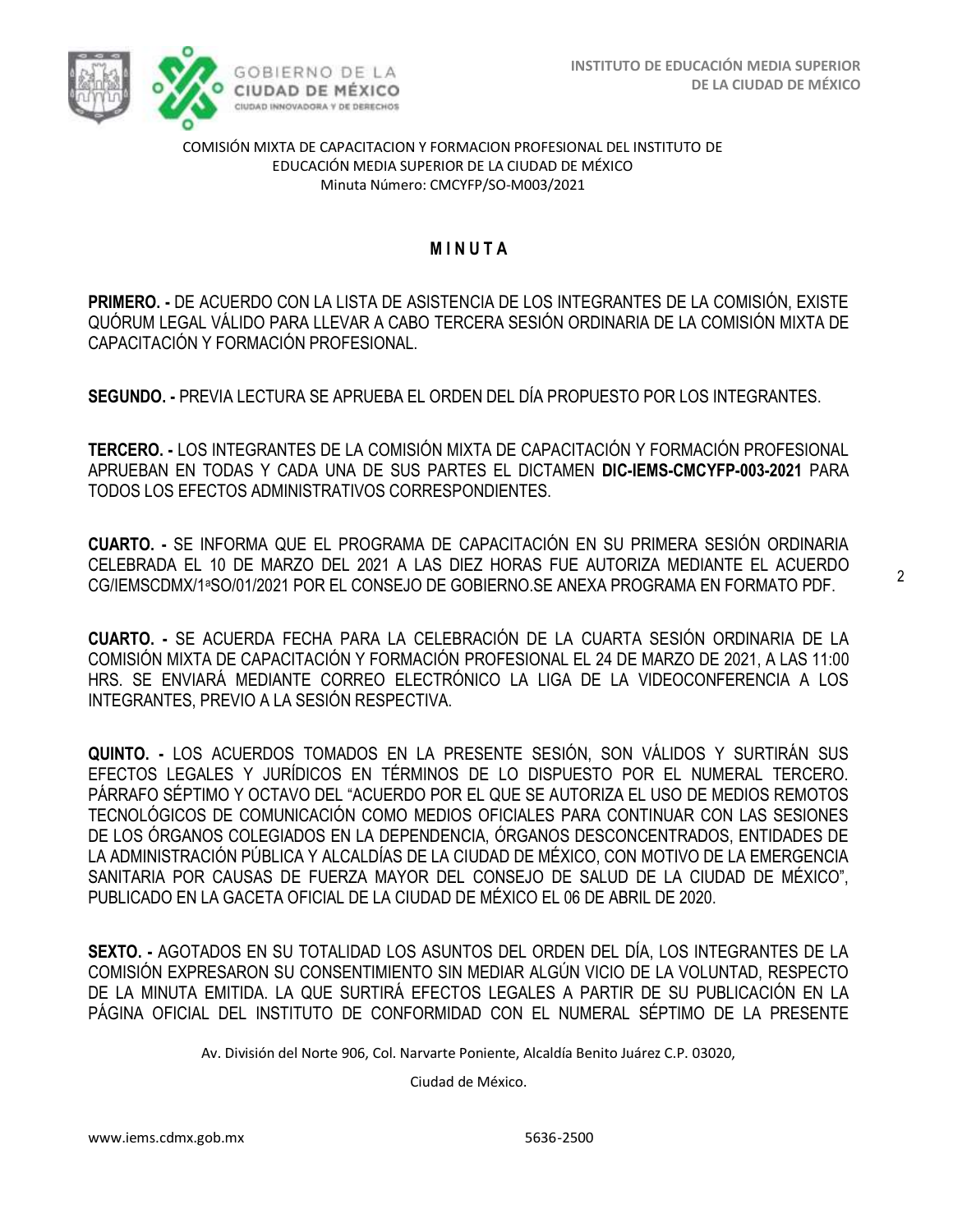#### COMISIÓN MIXTA DE CAPACITACION Y FORMACION PROFESIONAL DEL INSTITUTO DE EDUCACIÓN MEDIA SUPERIOR DE LA CIUDAD DE MÉXICO Minuta Número: CMCYFP/SO-M003/2021

### MINUTA, Y LAS FIRMAS AUTÓGRAFAS DE LOS QUE EN EL INTERVINIERON SE ASENTARÁN UNA VEZ TERMINADA LA EMERGENCIA SANITARIA.

**ESTE DOCUMENTO SE FIRMA SIENDO LAS 13:00 HORAS DEL 16 DE MARZO DE 2021------------------------------- ---------------------------------------------------------------------------------------------------------------------------------------------------------**

**FIRMAN LAS PARTES**

# **POR PARTE DE LOS TRABAJADORES DEL IEMS**

**HÉCTOR CALDERÓN SOSA** 

INTEGRANTE PROPIETARIO SECRETARIO DE FOMENTO A LA VIVIENDA DEL SINDICATO DE LA UNIÓN DE TRABAJADORES DEL INSTITUTO DE EDUCACIÓN MEDIA SUPERIOR (SUTIEMS)

INTEGRANTE PROPIETARIA SECRETARIA DE CONFLICTOS LABORALES, PROFESIONALIZACIÓN, PROMOCIÓN Y ADMISIÓN DEL SINDICATO INDEPENDIENTE DE TRABAJADORES DEL INSTITUTO DE EDUCACIÓN MEDIA SUPERIOR (SITIEMS)

**MARY CARMEN PALMA MILLÁN**

# **BEATRIZ DÍAZ GASPAR ENRIQUE CRUZ GARCÍA**

INTEGRANTE PROPIETARIO SECRETARIO DE ESTUDIOS LABORALES DEL SINDICATO DE LA UNIÓN DE TRABAJADORES DEL INSTITUTO DE EDUCACIÓN MEDIA SUPERIOR (SUTIEMS)

INTEGRANTE PROPIETARIA SECRETARIA DE PROMOCIÓN DEPORTIVA DEL SINDICATO DE LA UNIÓN DE TRABAJADORES DEL INSTITUTO DE EDUCACIÓN MEDIA SUPERIOR (SUTIEMS)

Av. División del Norte 906, Col. Narvarte Poniente, Alcaldía Benito Juárez C.P. 03020,

Ciudad de México.



3